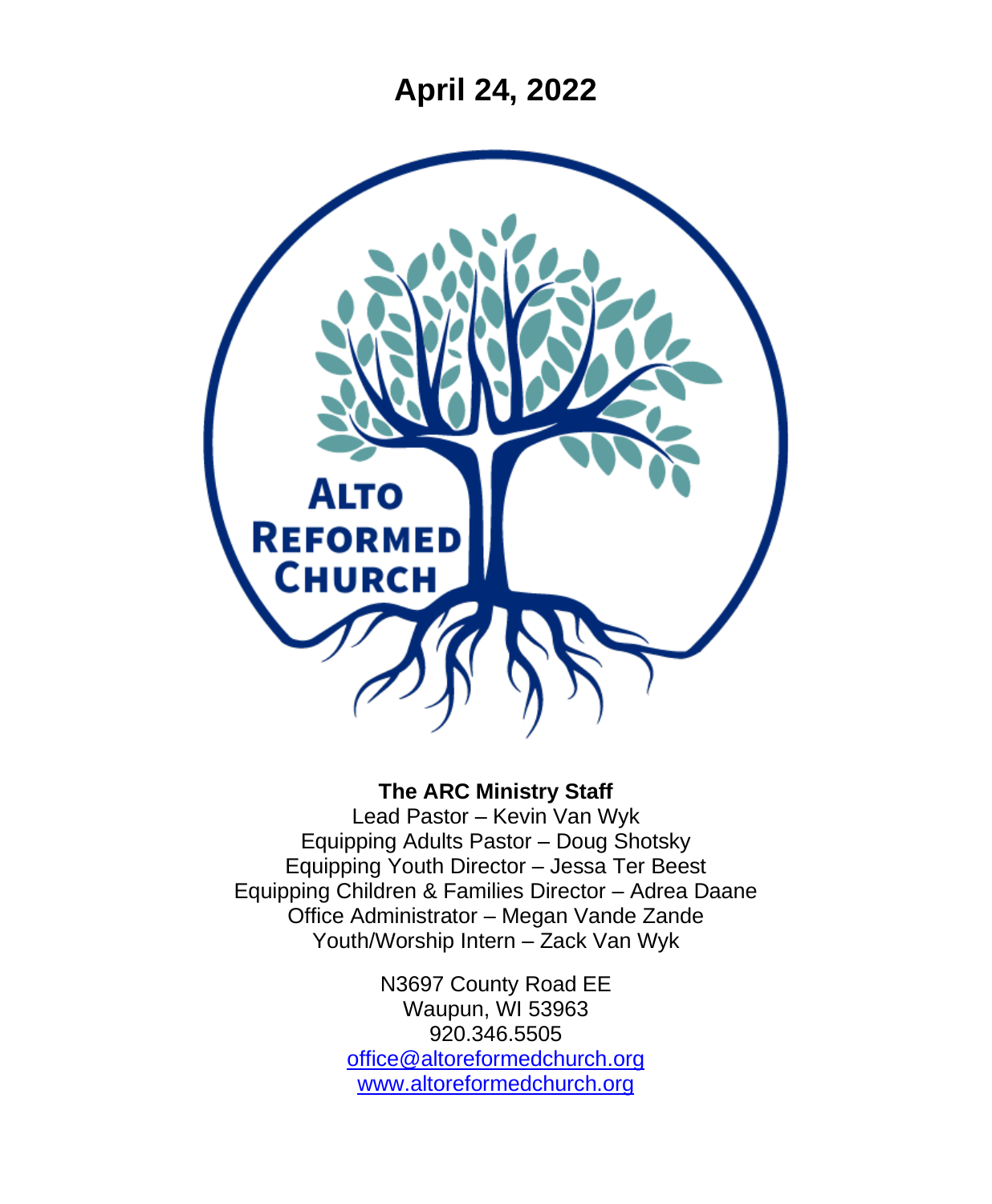### **We Approach God**

Welcome & Announcements

Praise Singing "Jesus Paid It All" Hymn #236 "Blessed Assurance" Hymn #416 "Be the Center"

Congregational Prayer

#### **We Hear God's Word**

Message – Facing What Lies Ahead Scripture – John 15:9 – 16:4

#### **We Respond to God**

Prayer

**Benediction**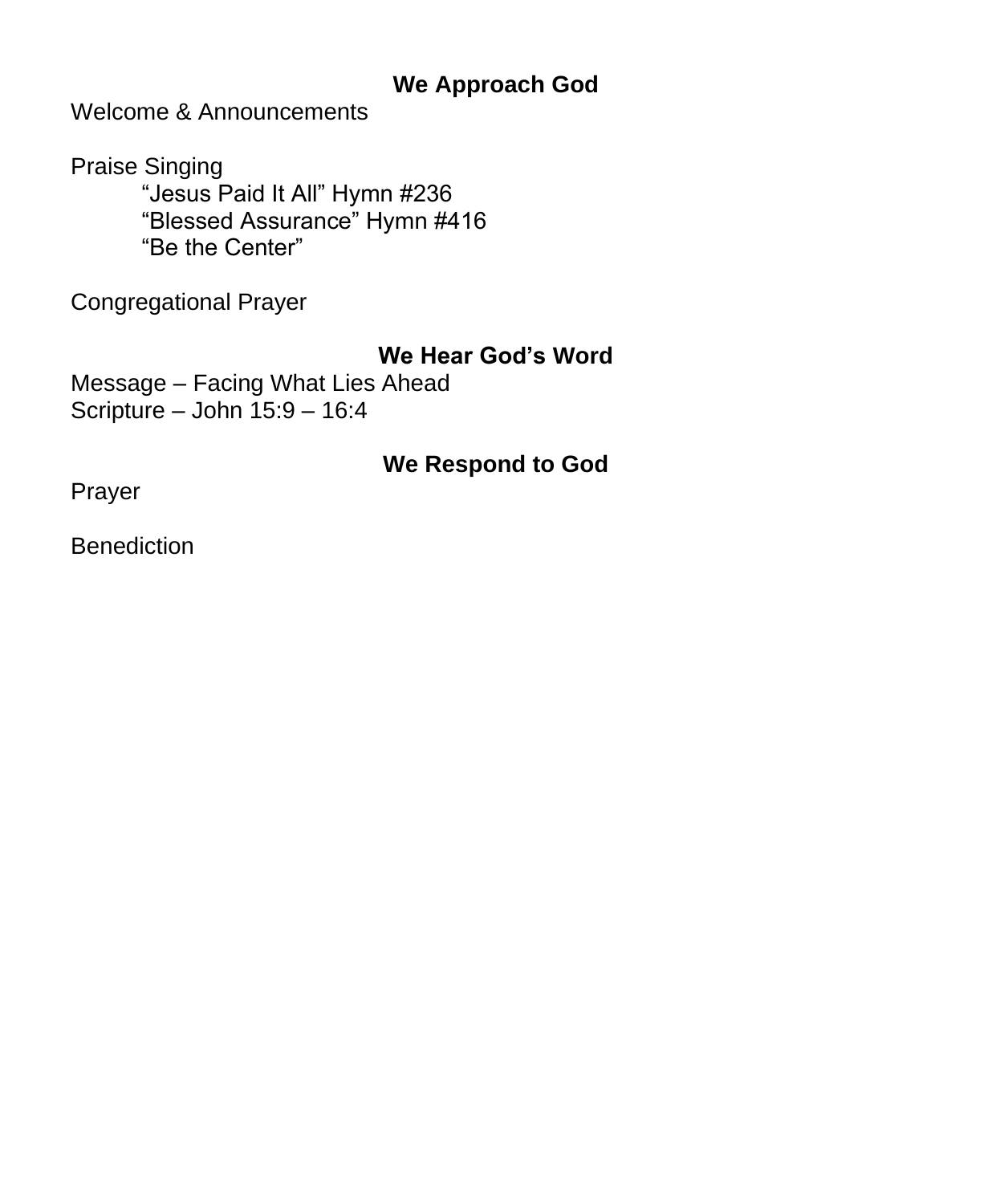### *Upcoming Events*

| Apr 24        | <b>All Church Retreat</b>                                      |  |  |
|---------------|----------------------------------------------------------------|--|--|
|               | 8:30am – Prayer Meeting                                        |  |  |
|               | 9:30am - Al Venhuizen                                          |  |  |
|               | 10:45am - NO Sunday School                                     |  |  |
| <b>Apr 25</b> | 7:00pm – Deacon Meeting, High School + $8th$ Grade Bible Study |  |  |
| Apr 26        | 8:00am - Prayer Meeting                                        |  |  |
| Apr 27        | 12:00pm - Golden Lifers (at Go Dutch)                          |  |  |
|               | 6:00pm – Intermediate Praise Team                              |  |  |
|               | 7:00pm - High School Praise Team                               |  |  |
|               | 7:30pm - High School Youth Group                               |  |  |
| Apr 28        | 7:00pm - Worship Ministry Team Meeting                         |  |  |
| May 1         | 8:30am - Prayer Meeting                                        |  |  |
|               | 9:30am - Pastor Kevin, Men's Chorus                            |  |  |
|               | 10:45am - Sunday School                                        |  |  |
|               | 3:00pm – Congregational Discussion on Bylaw Updates            |  |  |
|               | 5:30pm - MS/HS Praise Team                                     |  |  |
|               | 6:30pm - Middle School Youth Group                             |  |  |
|               |                                                                |  |  |

### *Youth News*

**Middle School** – No meeting tonight because of All Church Retreat. See you next week!

**8th & High School Bible Study** starts back up tomorrow night and every Monday through May 16. We're watching partial episodes of The Chosen Season 1 and discussing.

**High School** – How can a killer of Christians turn into a leader of the early Christian church and write many books of the Bible? On Wednesday we'll talk about the redemption of Paul and how one encounter with Jesus changed his life forever. See you at 7:30!

# *Opportunities to Get Involved*

**Congregational Discussion on Bylaw Updates** – The elders and consistory have been discussing some needed changes within our bylaws. We've shared some of it with regard to membership, but we are also discussing our vows, what "descended to hell" means, voting options, election process, responsibilities of the consistory, and more. We'd love to talk it over with you. Join us Sunday, May 1<sup>st</sup> at 3pm in the sanctuary. Copies of the Bylaws and the Covenant Partnership Packet are available at the Information Center.

**Covenant Partner/Membership Class** – If you are interested in joining us in Jesus' mission at Alto, we'd love to talk with you about who we are and what it means to be a Covenant Partner. Take a look at our Covenant Partnership packet available at the Information Center. Then join us Sunday, May  $15<sup>th</sup>$  at 11am-1pm for lunch.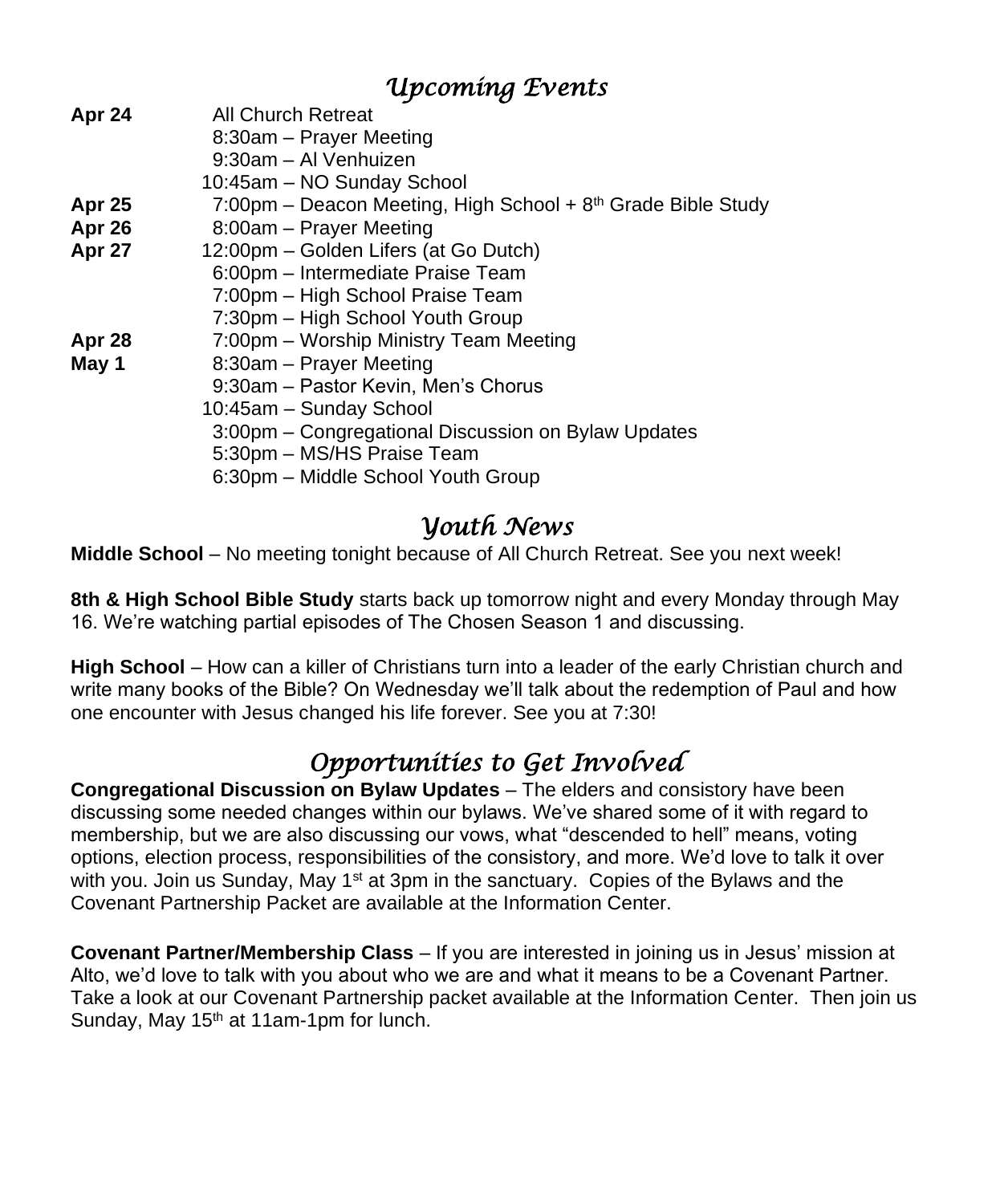**Volunteer Opportunities –** Sign-ups for volunteer positions (greeters, nursery, parking assistance, media delivery, sound tech, video tech) are available at the Information Center. Additionally, if you would no longer like to volunteer in a certain area you can let Megan know or take your name off the appropriate list at the Information Center.

## *Bulletin Board News*

**Offering** may be placed in one of the three white offering boxes located in the lobby. Upcoming benevolent schedule: 4/24 Regular Benevolence, 5/1 Missionary Salary, 5/8 Regular Benevolence, 5/15 Waupun & Brandon Food Pantries.

**Youth Books for the Library** – We are expanding our youth section of the library! We have come up with a number of new series we'd love to get into our library and we need your help. We created a giving/donation tree at our Children & Families Resource bulletin board. If interested, grab a book request off of the tree and place it in an envelope with the corresponding donation amount. We will then get the items ordered and ready for the library. Thank you so much for anyone willing to contribute. Kids, stay tuned for some new reading options!

**AMEN** articles are due today.

**Prayer & Praise Service at First Christian Reformed Church in Waupun** (20 Bly Street) – We plan to gather for a special worship time of prayer and praise at 6pm on Sunday, April 24. Some of our members will lead us in prayer and a hymn sing that evening. All are welcome to join us.